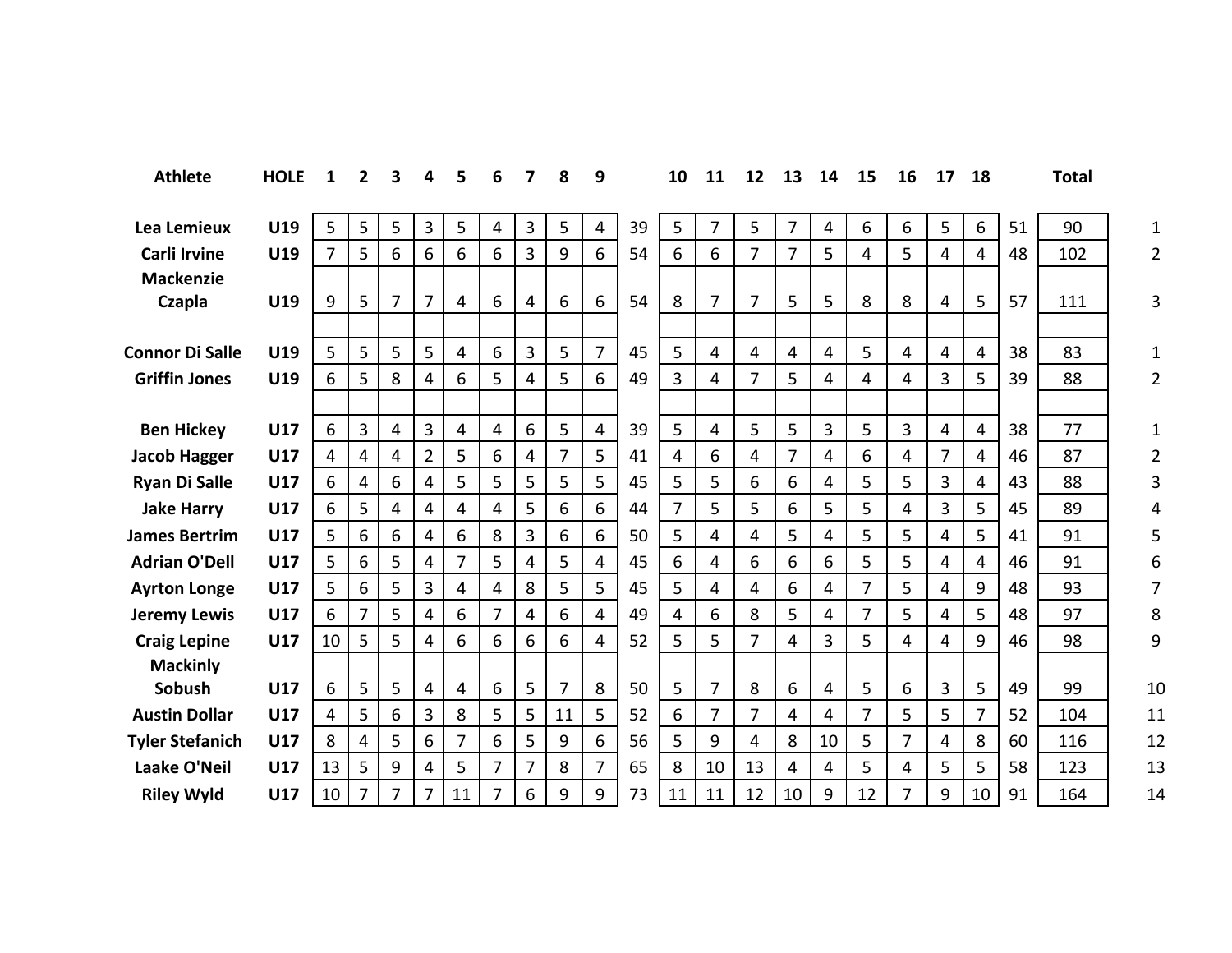| <b>Noah Thorpe</b>    | U15 | 5 | 4 | 5 | 4              | 4 | 5  | 5 | 8 | 4                        | 44 | 8 | 6 | 5  | 5 | 4  | 6 | 6  | 4 | 5 | 49 | 93  | 1(Playoff) |
|-----------------------|-----|---|---|---|----------------|---|----|---|---|--------------------------|----|---|---|----|---|----|---|----|---|---|----|-----|------------|
| <b>Carter Baron</b>   | U15 | 7 | 6 | 4 | 5              | 4 | 6  | 5 | 6 | $\overline{\phantom{a}}$ | 50 | 6 | 6 | 6  | 5 | 4  | 5 | 4  | 3 | 4 | 43 | 93  | 2(Playoff) |
| <b>Mason Walker</b>   | U15 | 6 | 6 | 5 | 5              |   | 5  | 6 | 5 | 4                        | 49 | ⇁ | 6 | 6  | 3 | 3  | 7 | 6  |   | 6 | 46 | 95  |            |
| <b>Ryder Coe</b>      | U15 | 5 | 5 | 5 | 4              | 5 | 5. | 6 | 6 | 6                        | 47 | 5 | 8 | ⇁  | 4 | 5. | 5 | 5  | 3 | 7 | 49 | 96  | 4          |
| <b>Noah Burns</b>     | U15 | 9 | 4 | 5 | 5              |   | 5. | 6 | 8 | 6                        | 55 | 5 | 6 | 10 | 5 | 3  | 6 | 10 | 8 | 6 | 59 | 114 | 5          |
|                       |     |   |   |   |                |   |    |   |   |                          |    |   |   |    |   |    |   |    |   |   |    |     |            |
|                       |     |   |   |   |                |   |    |   |   |                          |    |   |   |    |   |    |   |    |   |   |    |     |            |
| <b>Grady Dale</b>     | U13 | 7 | 5 | 6 | 5              | 7 | 6  | 5 | 5 | 4                        | 50 | 7 | 5 | 5  | 4 | 5. | 5 | 4  | 6 | 4 | 45 | 95  | 1(Playoff) |
| <b>Camden Poirier</b> | U13 | 7 | 5 | 4 | $\overline{3}$ | 5 | 5  | 4 | 6 | 6                        | 45 | 5 | 8 | ⇁  | 6 | 3  | 6 | 6  | 4 | 5 | 50 | 95  | 2(playoff) |
| <b>Henry Klooster</b> | U13 | 7 | 6 | 6 | 4              | 5 |    | 6 | 5 | $\overline{ }$           | 53 | 5 | 6 | 8  | 7 | 4  | 5 | 6  | 6 | 5 | 52 | 105 |            |
| <b>Edison Joly</b>    | U13 | 6 | 5 | 5 | 5              | 6 | 10 | 6 | 9 | 6                        | 58 | 6 | 5 | 6  | 4 | 4  | 6 | 8  | 4 | 8 | 51 | 107 | 4          |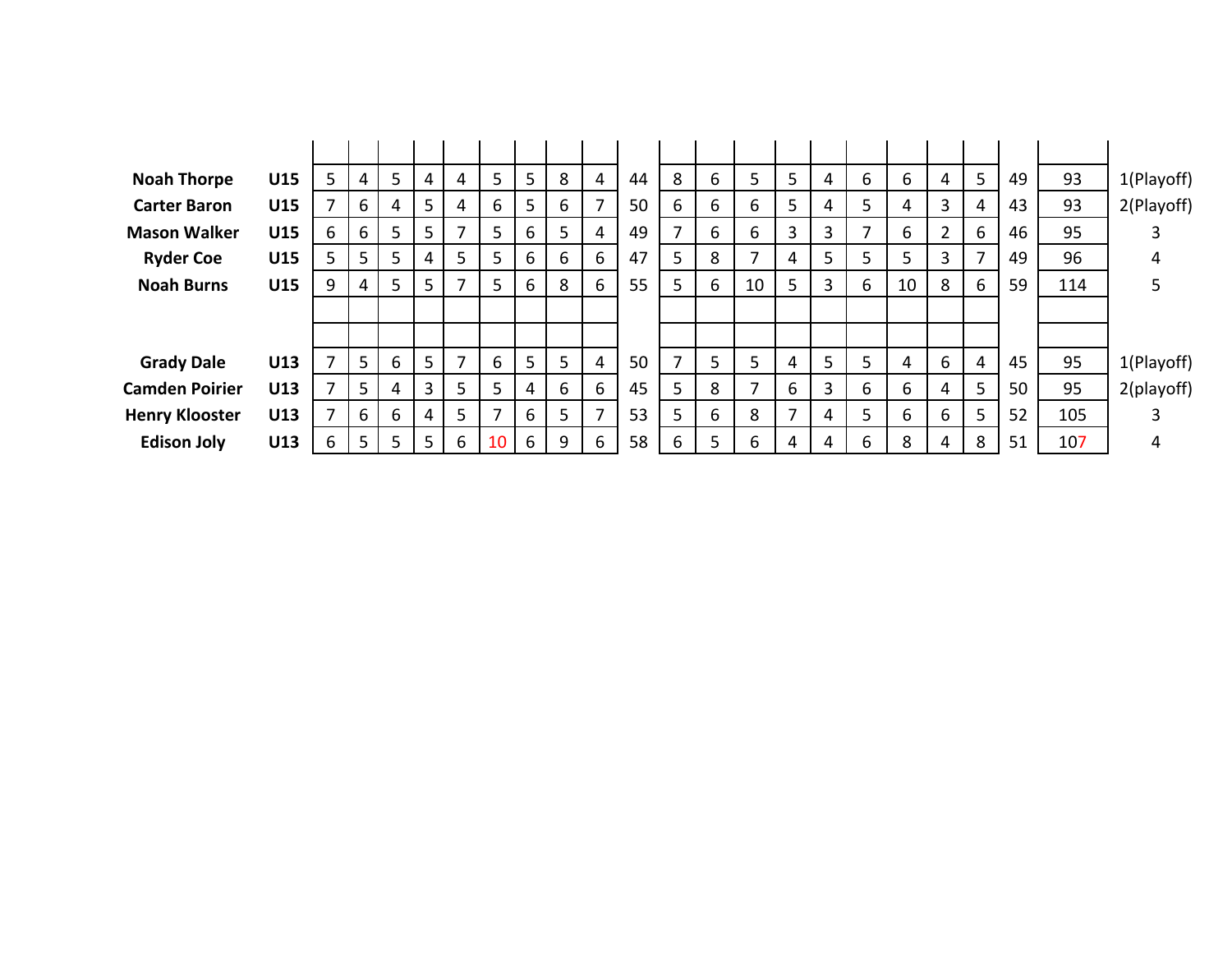|                        |                |           |       | 2022 NJGT Order of Merit Rankings |
|------------------------|----------------|-----------|-------|-----------------------------------|
|                        |                | 100       | 150   | 150                               |
|                        |                |           | Cedar |                                   |
| <b>Athlete</b>         | <b>Rank</b>    | Idylwylde | Green | <b>Parry Sound</b>                |
| <b>Grady Dale</b>      | 1(Playoff)     | 90        |       |                                   |
| <b>Camden Poirier</b>  | 2(playoff)     | 90        |       |                                   |
| <b>Henry Klooster</b>  | 3              | 75        |       |                                   |
| <b>Edison Joly</b>     | 4              | 70        |       |                                   |
| <b>Noah Thorpe</b>     | 1(Playoff)     | 90        |       |                                   |
| <b>Carter Baron</b>    | 2(Playoff)     | 90        |       |                                   |
| <b>Mason Walker</b>    | 3              | 75        |       |                                   |
| <b>Ryder Coe</b>       | 4              | 70        |       |                                   |
| <b>Noah Burns</b>      | 5              | 65        |       |                                   |
| <b>Connor Di Salle</b> | 1              | 100       |       |                                   |
| <b>Griffin Jones</b>   | $\overline{2}$ | 80        |       |                                   |
| <b>Ben Hickey</b>      | 1              | 100       |       |                                   |
| Jacob Hagger           | $\overline{2}$ | 80        |       |                                   |
| <b>Ryan Di Salle</b>   | 3              | 75        |       |                                   |
| <b>Jake Harry</b>      | 4              | 70        |       |                                   |
| <b>James Bertrim</b>   | 5              | 65        |       |                                   |
| <b>Adrian O'Dell</b>   | 6              | 60        |       |                                   |
| <b>Ayrton Longe</b>    | 7              | 55        |       |                                   |
| <b>Jeremy Lewis</b>    | 8              | 50        |       |                                   |
| <b>Craig Lepine</b>    | 9              | 45        |       |                                   |
| <b>Mackinly</b>        |                |           |       |                                   |
| Sobush                 | 10             | 40        |       |                                   |
| <b>Austin Dollar</b>   | 11             | 35        |       |                                   |
| <b>Tyler Stefanich</b> | 12             | 30        |       |                                   |
| Laake O'Neil           | 13             | 25        |       |                                   |
| <b>Riley Wyld</b>      | 14             | 20        |       |                                   |